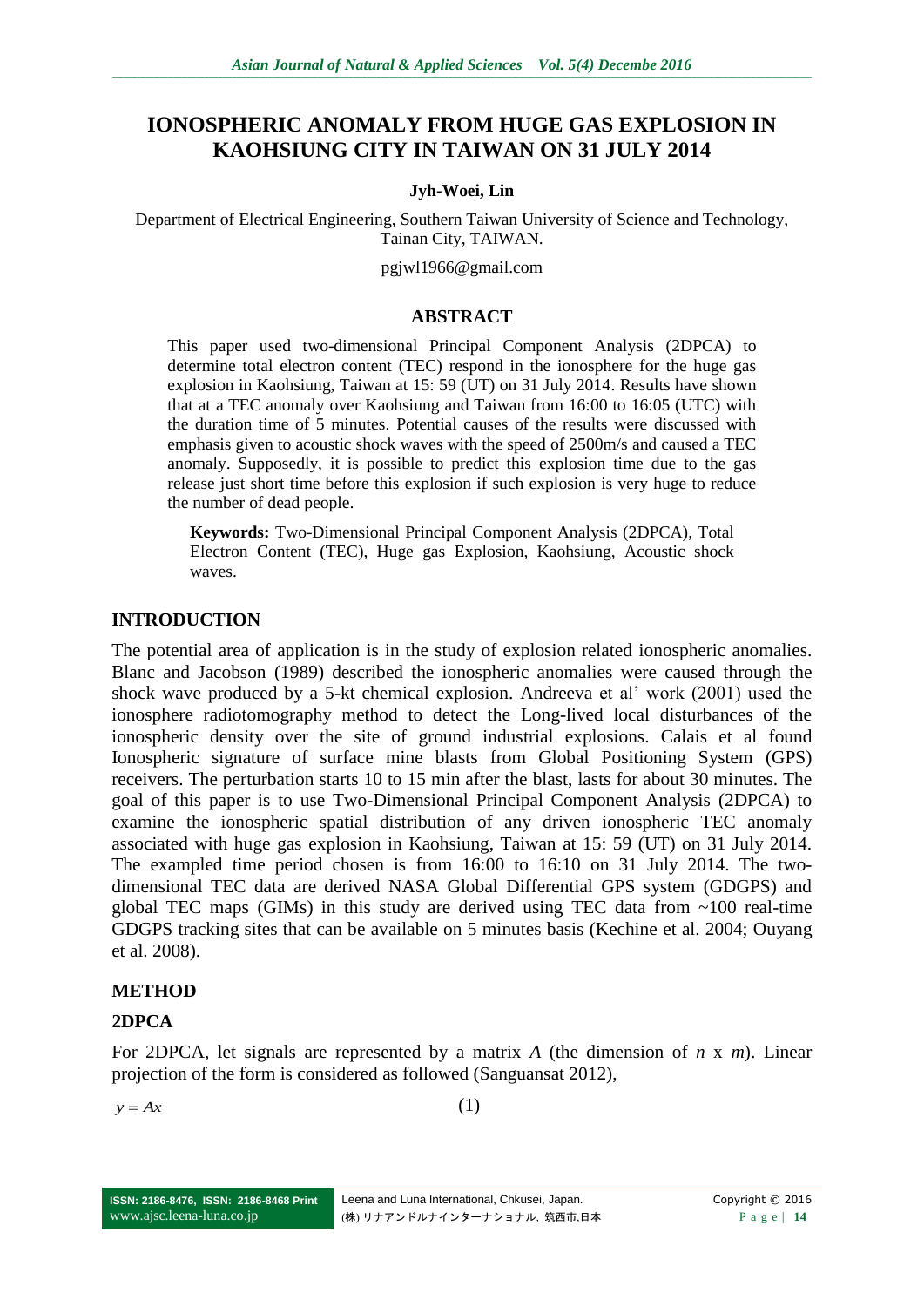Here x is an n dimensional project axis and y is the projected feature of signals on x called principal component vector.

$$
S_x = E(y - Ey)(y - Ey)^T
$$
 (2)

Here  $S_x$  is the covariance matrix of the project feature vector.

The trace of  $S_x$  is defined;

$$
J(x) = tr(Sx)
$$
\n
$$
tr(Sx) = tr{xT Gx}, where G = E[(A - EA)T (A - EA)]
$$
\n(4)

The matrix  $G$  is called signal covariance matrix. The vector  $x$  maximizing Eq.4 corresponds to the largest (principal) eigenvalue of *G* , and let the largest eigenvalue be the most dominant component of the data, therefore largest eigenvalue is represented the principal characteristics of the data. 2DPCA can be removed small sample signal size (SSS) problem for two dimensional TEC data.

## **TEC Image Processing**



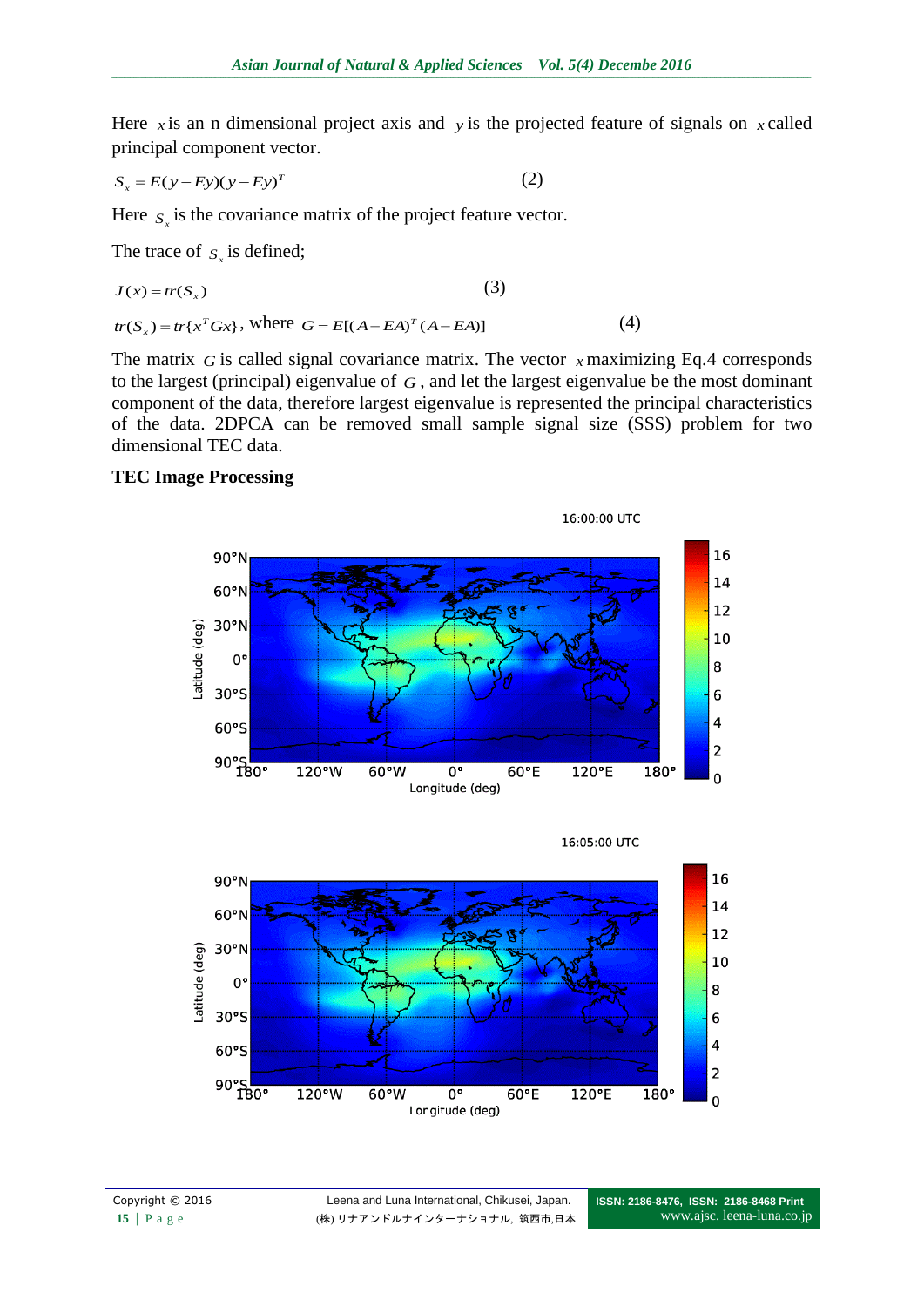

Figure 1a. These figures show GIMs during the time from 16:00 to 16:10 (UT) on 31 July 2014.

### **TEC Image Processing**

Figure 1(a) shows the GIMs during the time from 16:00 to 16:10 on 31 July 2014. The TEC data of the global region (not dividing the GIM for image processing) shown in Figure 1(a) are divided into 600 smaller areas 5 and 2.5 degrees in longitude and latitude, respectively. The size of each small area is 12° in longitude and 9° in latitude. The spatial resolution of the TEC data for GDGPS system is 5 and 2.5 degrees in longitude and latitude, respectively (Hernández-Pajares et al. 2009) and therefore 4 TEC data (two-dimensional data) are take in each area. The 4 TEC data form a matrix *A* of Eq.1 with the dimensions of 2 x 2 as small sample signal size (SSS) in each are of Figure 1 (a). This allows for principal eigenvalues to be computed for each of the 600 smaller areas.

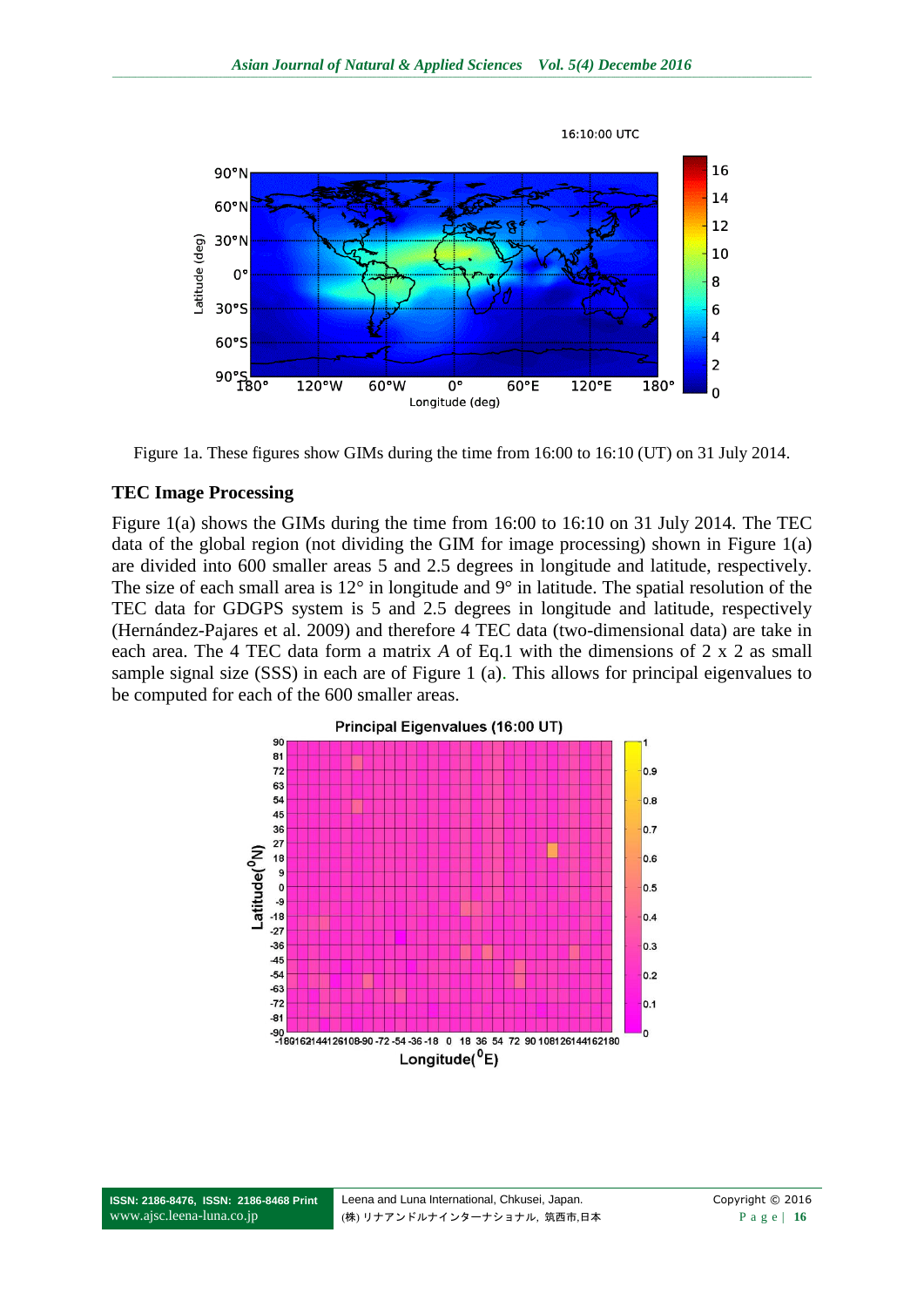

Figure 1b. The figures give a color-coded scale of the magnitudes of principal eigenvalues corresponding to Fig. 1a. The color within a grid denotes the magnitude of a principal eigenvalue corresponding to Fig. 1a, so that there are 600 principal eigenvalues assigned, respectively.

### **RESULTS**

The respective results are given in Figure 1(b). The representative of large principal eigenvalues in the Figs 1(b) shows the existence of explosion-related TEC anomaly represented by a large principal eigenvalue at the time from 16:00 to 16:05 on 31 July 2014 with the duration time of about 5 minutes. The possibility of other factors such as solar flare and geomagnetic effects affecting the results are considered by examining Kp indices. July, 31 was geomagnetic quiet day shown in Figure 2 (Kp<4). The region of TEC anomaly is wide that may be due to ionospheric disturbances with very quick horizontal spreading.

 $\setminus$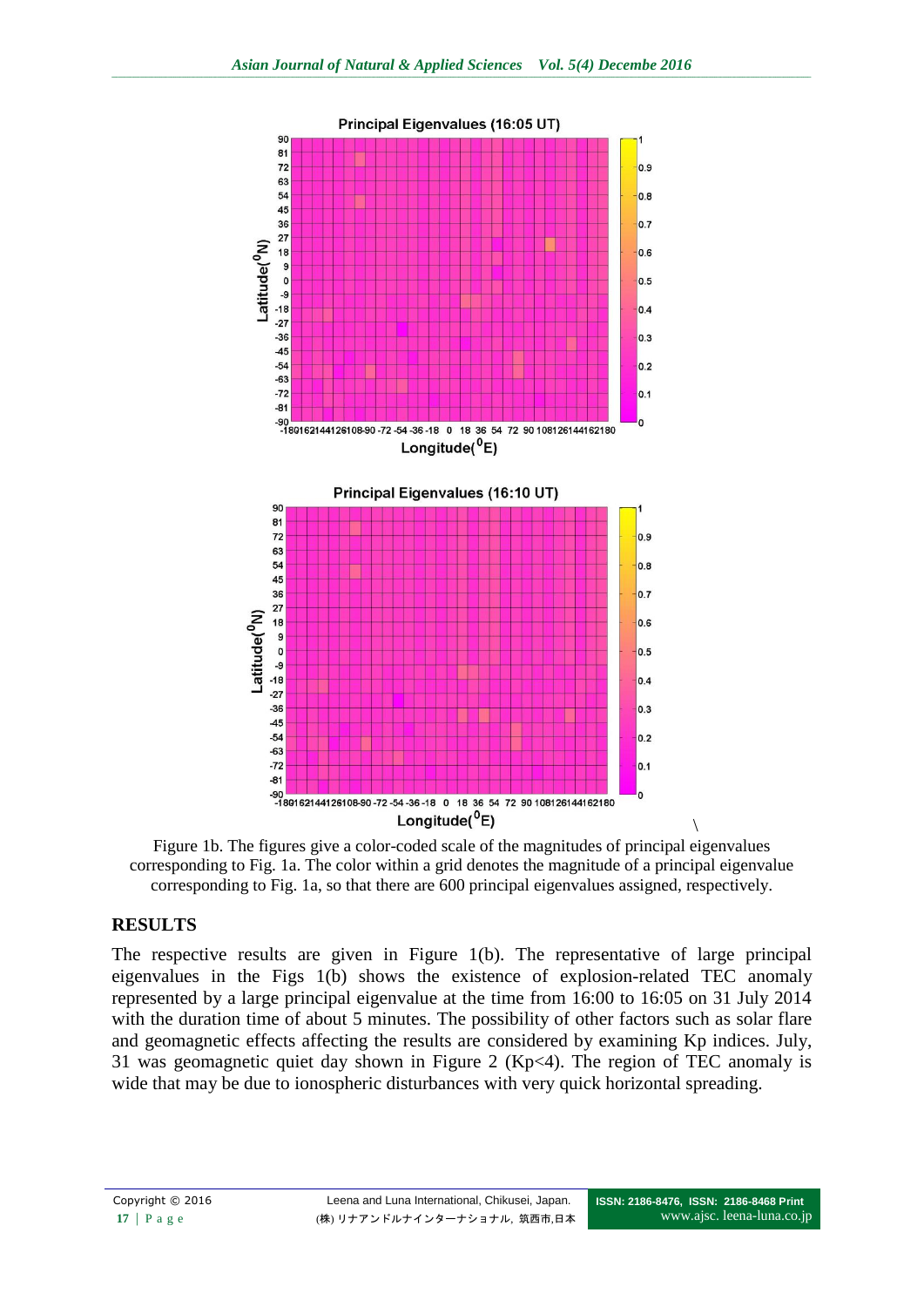

Figure 2. Kp indices from 29 July to 31 July 2014 (Space Weather Prediction Center).

## **DISCUSSION**

2DPCA was able to detect Explosion-TEC anomaly was found by 2DPCA at the time 16:00 to 16:05 UT on 31 July 2014 over Kaohsiung and Taiwan and the most evident physical mechanism was acoustic shockwave waves (Blanc and Jacobson, 1989) creating large scale ionospheric density irregularities and traveling up into the ionosphere. The duration time of TEC anomaly was estimated at least 5 minutes. The computing process of the shock wave speed was as follows; the time difference from original time of the explosion to beginning time of TEC anomaly is 60 sec, and the F-lay is above 150km, then 150km÷60 sec is about 2500 m/s. Afraimovich et al (2001) researched shock acoustic wave due to occurring of the earthquakes to affect ionosphere. They studied the earthquake effects in Turkey on 17 August and 12 November 1999 and in Southern Sumatra on 04 June 2000 and found the ionospheric response related to the earthquakes due to shock acoustic wave is 180-390 s. Compared with the result of this study, 2DPCA has shown its advantage and credibility to estimate the duration time of Explosion-related TEC anomaly. It is worth noting if this explosion is very huge and then it is possible to predict this explosion time due to much gas release just short time before the explosion to reduce the number of dead people.

## **CONCLUSION**

2DPCA had the advantage to detect an explosion-TEC anomaly due to high speed acoustic shock wave. Results have shown that a local ranging TEC anomaly was detectable at the time 16:00 to 16:05 UT on 31 July 2014. The TEC anomaly could be indicative of a speed acoustic shock wave with the speed of at least 2500m/s. The duration time of the TEC anomaly was at least 5 minutes.